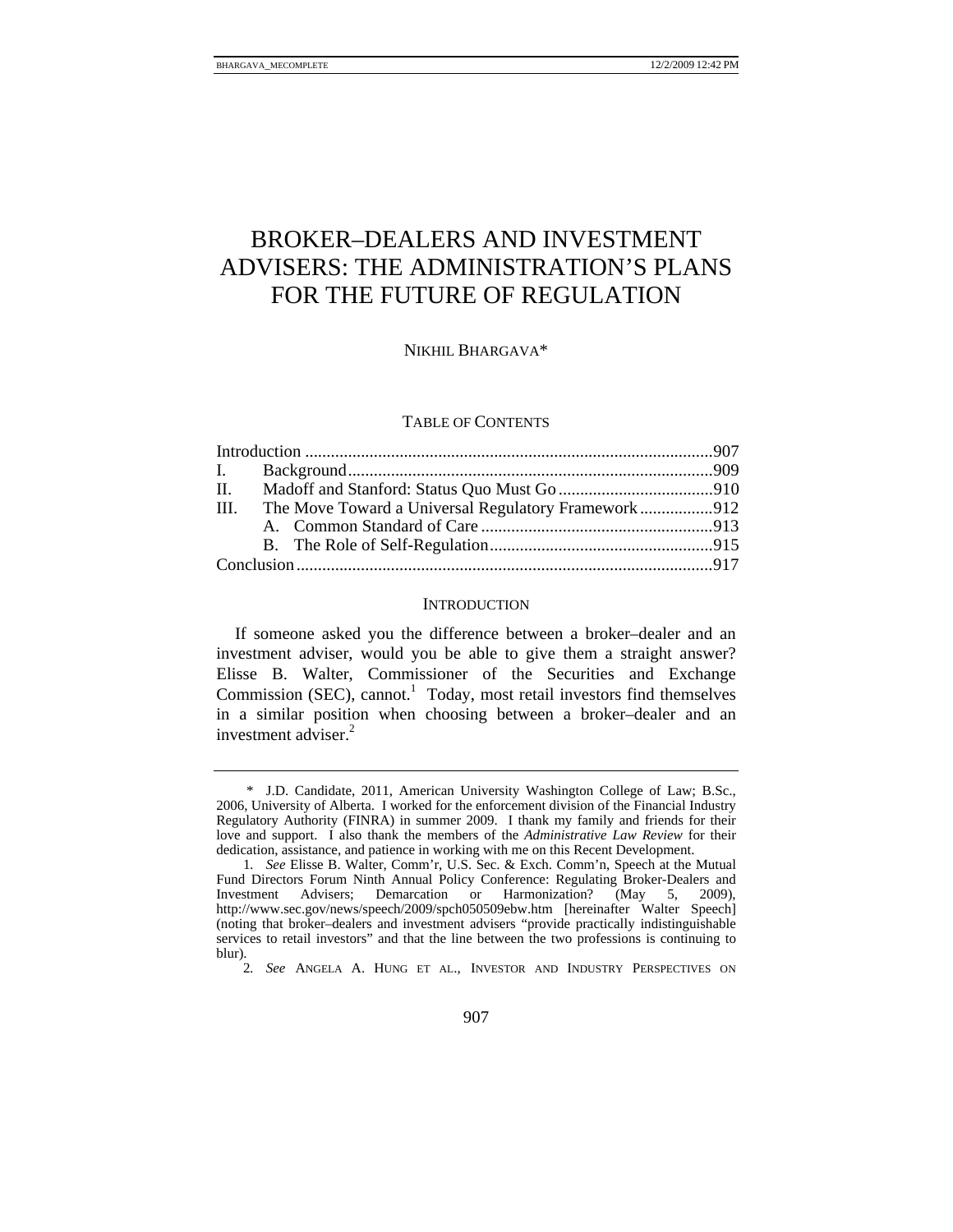Given that broker–dealers and investment advisers provide similar services, one would assume that the two professions are regulated in a similar fashion; yet they are not.<sup>3</sup> In fact, the regulation of broker-dealers and investment advisers is so disparate that it has allowed individuals like Bernie Madoff to perpetuate some of the biggest investment frauds in history.<sup>4</sup> In response to mounting concerns over the stability of the financial markets, the Obama Administration has set in motion a sweeping overhaul of the financial regulatory system, including a reconstruction of broker–dealer and investment-adviser regulations.<sup>5</sup> More specifically, the Administration is proposing new legislation that would harmonize the regulation of broker–dealers and investment advisers. Supporters of the harmonization approach argue that "[f]inancial services professionals who provide investment advice should be regulated under a unified system, and they each should come under the umbrella of a self-regulatory organization."6

This Recent Development discusses the broker–dealer and investmentadviser dynamic, looking at the present and what may be the future. This Recent Development argues in favor of the Administration's proposal, favoring a universal standard of care and conduct across the industry and self-regulation of both professions by the Financial Industry Regulatory Authority (FINRA), and concludes that such an arrangement would be the most efficient and effective solution.

INVESTMENT ADVISERS AND BROKER-DEALERS 117 (2008), http://www.sec.gov/news/press/2008/2008-1\_randiabdreport.pdf (concluding that many investors, despite a long history with financial-service professionals, do not understand the difference between broker–dealers and investment advisers).

<sup>3</sup>*. See* Mary L. Schapiro, Chairman, U.S. Sec. & Exch. Comm'n, Address Before the New York Financial Writers' Association Annual Awards Dinner (June 18, 2009), http://www.sec.gov/news/speech/2009/spch061809mls-2.htm (discussing the vast regulatory differences between investment-adviser and broker–dealer regulation, despite convergence of practice).

<sup>4</sup>*. See* Timothy F. Geithner, Sec'y, U.S. Dep't of the Treasury, Statement Before the U.S. House of Representatives Comm. on Fin. Servs. 7–8 (Mar. 26, 2009), http://www.house.gov/apps/list/hearing/financialsvcs\_dem/geithner032609.pdf (concluding that the Madoff scandal made it clear that regulatory gaps needed to be closed).

<sup>5</sup>*. See* Kevin Drawbaugh, *U.S. Financial Regulation Reforms Outlined*, REUTERS,  $\mu$  June 15, 2009, http://www.reuters.com/article/wtUSInvestingNews/idUSTRE55E2G120090615

<sup>(</sup>discussing the Administration's plans to address critical weaknesses in the financial system).

<sup>6</sup>*. See* Sara Hansard, *Advisers Should Be Covered by Fiduciary Umbrella, SEC's Walter Says*, INVESTMENTNEWS, May 6, 2009, http://www.investmentnews.com/article/20090506/REG/905069966 (discussing Securities and Exchange Commission (SEC) Commissioner Elisse Walter's speech at the Mutual Fund Directors Forum Ninth Annual Policy Conference on May 5, 2009).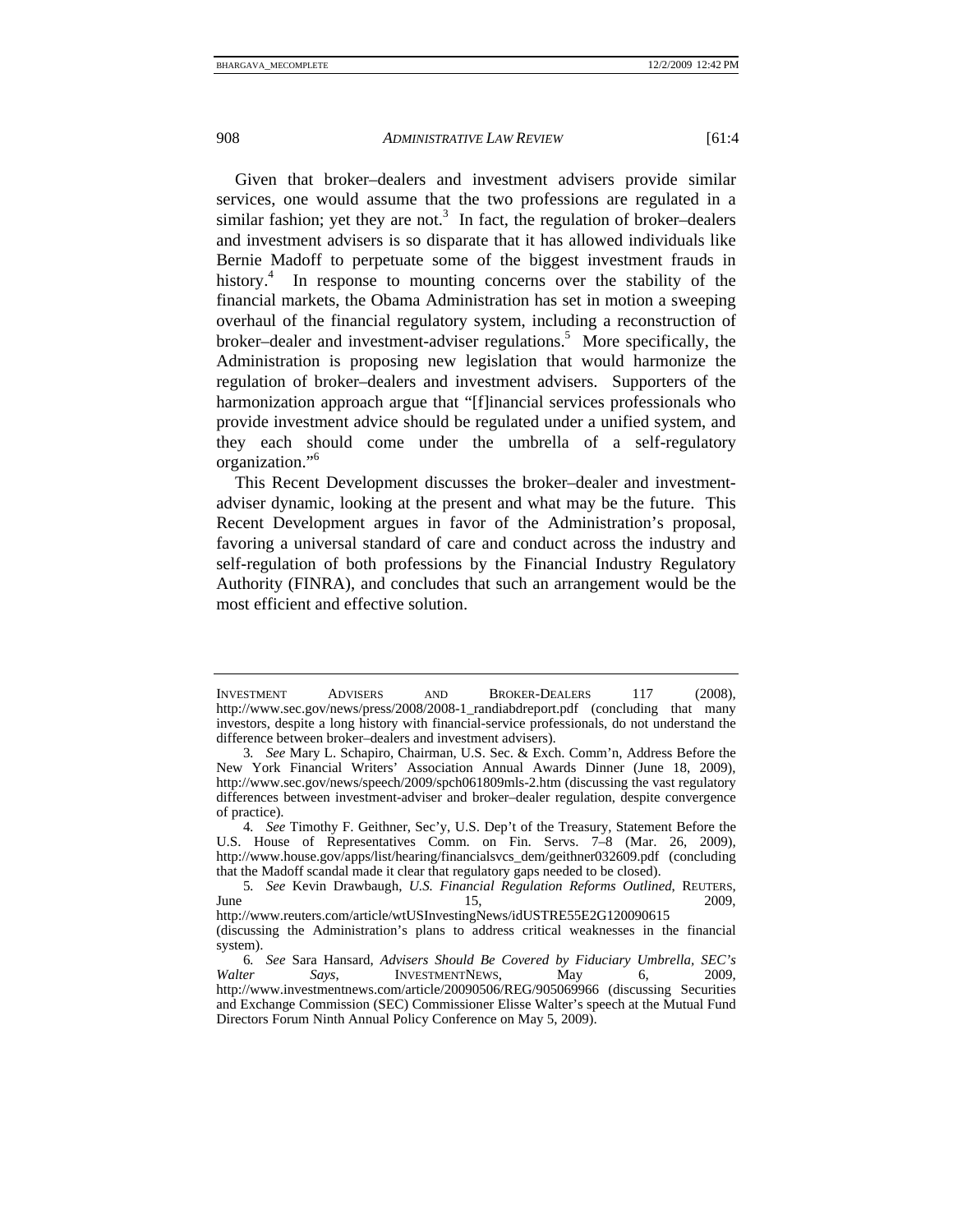### I. BACKGROUND

Investment advisers are regulated by the SEC through the Investment Advisers Act of 1940.<sup>7</sup> An *investment adviser* is defined as "any person who, for compensation, engages in the business of advising others . . . or who, . . . as part of a regular business, issues or promulgates analyses or reports concerning securities  $\ldots$  ..."<sup>8</sup> Investment advisers are held to a fiduciary-duty standard of care and must always act in the best interest of the client.<sup>9</sup> The client's interests must be paramount in any action.<sup>10</sup> There is no self-regulatory organization (SRO) for investment advisers, which means that regulation is left up to the SEC and state securities authorities.<sup>11</sup> The SEC is responsible for about  $11,000$  registered adviser firms.<sup>12</sup>

Broker–dealers are regulated by the SEC under the Securities Exchange Act of 1934.<sup>13</sup> The term *broker–dealer* represents two primary functions in the securities industry. A *broker* is broadly defined as any person who, as an agent, "effect<sup>[s]</sup> transactions in securities for the account of others."<sup>14</sup> A *dealer* is defined as any person who, as a principal, transacts securities for his or her own account.<sup>15</sup> Traditionally, when retail investors bought and sold securities through broker–dealers, any advice they received was only incidental to the business of the broker–dealer firm and was thus exempted from the requirements under the Investment Advisers Act.<sup>16</sup> Brokerdealers are subject to a suitability standard of care, meaning that any investments bought by a customer need only be suitable for that customer's purposes, and the interests of the customer may not necessarily be those of the broker–dealer. $^{17}$ 

10*. See* § 80b-6(1)–(4)*.*

- 15*. See* § 78c(a)(5)(A).
- 16*. See* § 80b-2(a)(11)(c).

<sup>7</sup>*. See* 15 U.S.C. § 80b (2006).

<sup>8</sup>*. See* § 80b-2(a)(11).

<sup>9</sup>*. See* § 80b-6(1)–(4) (stating that the SEC may enforce by any reasonable means); s*ee also* Mark J. Astarita, Registration and Regulation of Investment Advisers, http://www.seclaw.com/docs/RIAOverview.htm (last visited on Nov. 20, 2009).

<sup>11</sup>*. See* Doug Halonen, *Madoff Scandal Spurs SRO Talk*, PENSIONS & INVESTMENTS, Jan. 12, 2009, *available at*  http://www.pionline.com/article/20090112/PRINTSUB/901109970 (discussing how new

regulatory proposals would subject money managers to SRO jurisdiction for the first time). 12*. See* Zachary A. Goldfarb, *Investment Advisers Would Face More Scrutiny Under* 

*SEC Proposal*, WASH. POST, May 15, 2009, at A13, *available at* http://www.washingtonpost.com/wp-dyn/content/article/2009/05/14/AR2009051403970 .html?hpid=topnews.

<sup>13</sup>*. See* § 78*o*.

<sup>14</sup>*.* § 78c(a)(4)(A).

<sup>17</sup>*. See* Luis A. Aguilar, Comm'r, U.S. Sec. & Exch. Comm'n, Speech at the International Institute for the Regulation and Inspection of Investment Advisers: The Globalization of Investment Advisers—How Will Regulators Respond? (June 23, 2009), http://www.sec.gov/news/speech/2009/spch062309laa.htm (describing the suitability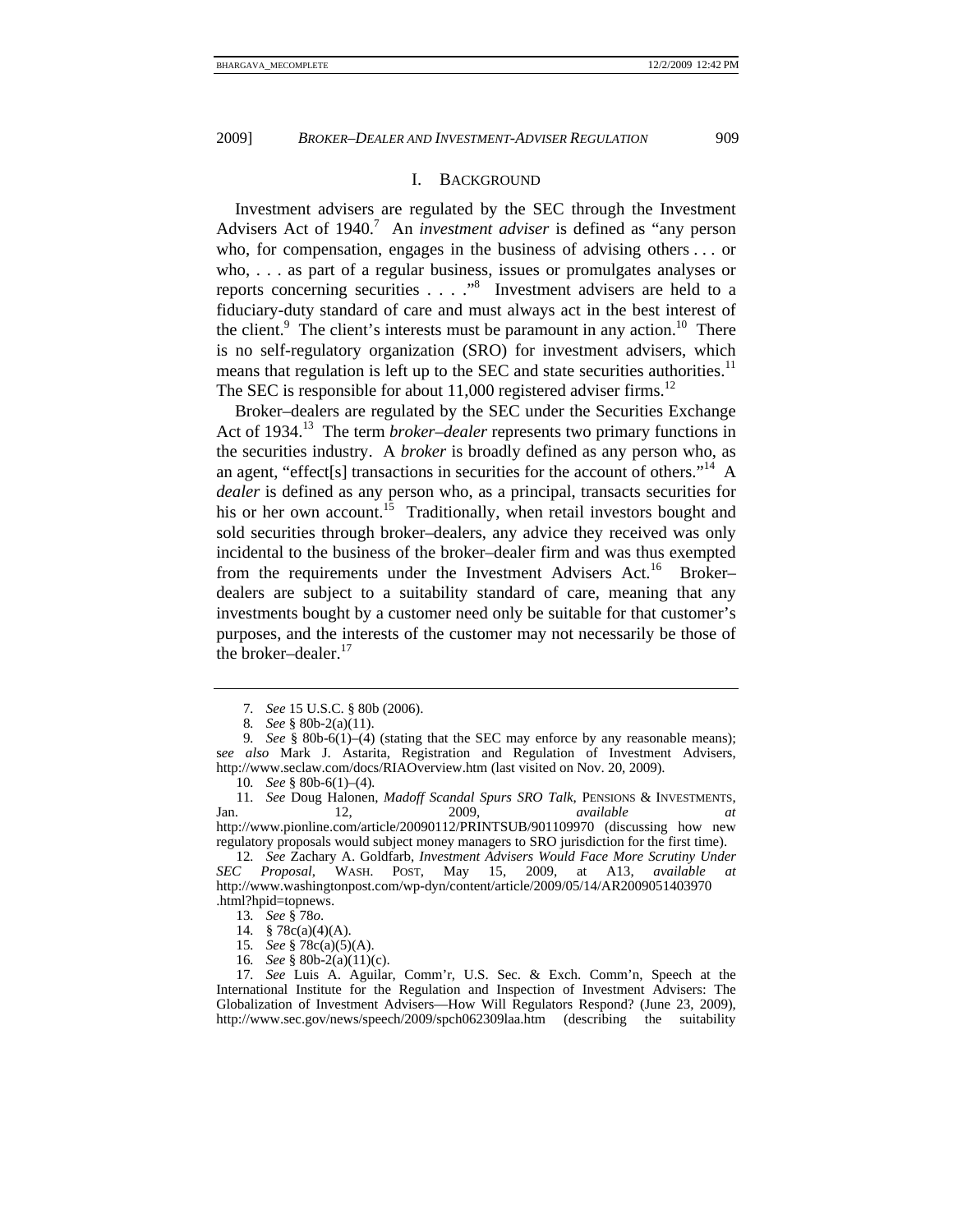FINRA is the SRO responsible for broker–dealers and oversees 4,900 firms employing  $650,000$  registered representatives.<sup>18</sup> The SRO is unique because it is not a taxpayer-funded government agency, yet it still has adjudicatory and rulemaking functions. FINRA can enforce federal securities laws as well as develop, implement, and enforce its own rules and regulations.<sup>19</sup>

From 2008 to the present, the financial sector has experienced great turmoil and uncertainty. The Obama Administration has unveiled a series of proposed financial reforms in response.<sup>20</sup> One of the most significant proposed reforms from the Administration involves the homogenization of the standard of care for broker–dealers and investment advisers, which could have the effect of bringing both industries under the direction of one SRO.<sup>21</sup> In light of the recent frauds perpetuated by Bernard Madoff and Allen Stanford, the Administration has correctly identified homogenization of standards and consolidation of regulation under one SRO as salient issues.

## II. MADOFF AND STANFORD: STATUS QUO MUST GO

Bernie Madoff's Ponzi scheme rocked the world and shattered confidence in a market that was already reeling from a recession.<sup>22</sup> The \$50 billion Ponzi scheme gave the appearance of returns by using money from new clients to pay off old clients and making no actual investments or growth.<sup>23</sup> Consequently, thousands of investors and charitable Consequently, thousands of investors and charitable

standard in greater detail, including that at a minimum, a broker–dealer must make certain inquiries prior to making recommendations to a customer). *See generally* Brown v. E.F. Hutton Group, Inc., 991 F.2d 1020, 1031 (2d Cir. 1993) (describing the five-part test to prove a violation of the suitability standard).

<sup>18</sup>*. See* Rick Ketchum, Chairman & Chief Executive Officer, Fin. Indus. Regulatory Auth., Speech at New York University Pollack Center for Law and Business (May 1, 2009), http://www.finra.org/Newsroom/Speeches/Ketchum/P118626 (noting that the Financial Industry Regulatory Authority (FINRA) acts as "the primary examiner and rule enforcer" of the firms and their employees).

<sup>19</sup>*. See* FINRA, About the Financial Industry Regulatory Authority, http://www.finra.org/AboutFINRA/index.htm (last visited Sept. 14, 2009).

<sup>20</sup>*. See* Washington Wire, http://blogs.wsj.com/washwire (June 17, 2009, 14:14 EST) (outlining Obama's proposals to regulate financial firms and financial markets and to protect consumers and investors).

<sup>21</sup>*. See id*. (imposing "duties of care" for stock brokers and financial advisers); Posting of David Gaffen to MarketBeat, http://blogs.wsj.com/marketbeat (Jan. 28, 2009, 9:59 EST) (recounting how recent testimony and expert opinion points to FINRA possibly taking over as the self-regulatory authority (SRO) for investment advisers).

<sup>22</sup>*. See* Robert Lenzner, *Bernie Madoff's \$50 Billion Ponzi Scheme*, FORBES.COM, Dec. 12, 2008, http://www.forbes.com/2008/12/12/madoff-ponzi-hedge-pf-iiin\_rl\_1212croesus\_inl.html (characterizing the scandal as a "shocking revelation" and discussing subsequent market fallout).

<sup>23</sup>*. See* David Ellis, *Congress Looks for Answers in Madoff Scandal*,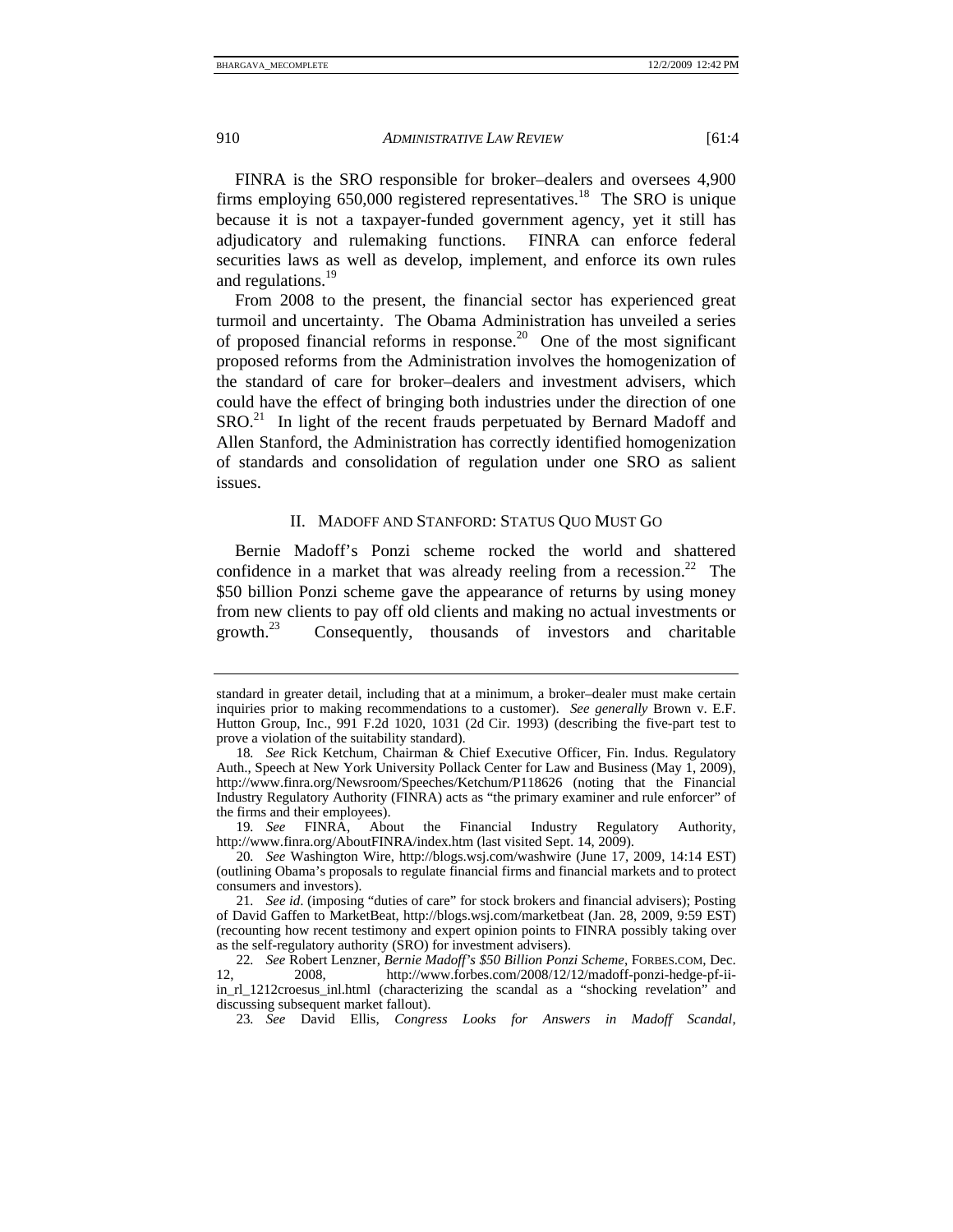organizations were completely wiped out. Almost as shocking as the scheme itself were revelations that Madoff's scam remained hidden for years despite several investigations by regulatory authorities.<sup>24</sup> Madoff registered his asset management business as an investment adviser with the  $SEC.<sup>25</sup>$  As a result, the SEC had sole jurisdiction to investigate that side of his organization under the Investment Advisers Act of 1940.<sup>26</sup> The SEC was warned several times by Boston investment banker Harry Markopolos over the six years prior to Madoff's collapse that Madoff's investment advisory business was producing impossible returns and should be investigated.<sup>27</sup> Yet little was done to address these concerns. In fact, the SEC never cracked the Madoff case; it was Madoff himself who confessed to his sons who then alerted the authorities.<sup>28</sup> While the exact nature of the SEC's deficiencies in this matter has yet to be addressed, the fact that a fraud of this magnitude went by unnoticed, despite credible concerns and warnings, indicates that the SEC may not be equipped to regulate the industry adequately.

Compounding this matter is the issue of compartmentalization—where two organizations that have the same fundamental purpose may not necessarily have the same reach. Recall that FINRA only has authority to regulate broker–dealers. Madoff had another business that was engaged in legitimate broker–dealer operations and FINRA had investigated that business in the past. $^{29}$  But while conducting their investigations, FINRA was unaware that the Ponzi scheme was being carried out on the same premises. While FINRA has taken fire in the press for failing to uncover Madoff's scheme, FINRA maintains that, statutorily, it could not have

http://money.cnn.com/2009/01/05/news/companies/madoff\_hearing/index.htm.

CNNMONEY.COM, Jan. 5, 2009,

<sup>24</sup>*. See, e.g.*, Kara Scannell, *Madoff Chasers Dug for Years, to No Avail*, WALL ST. J., Jan. 5, 2009, at C1 (noting that the SEC had investigated Madoff at least eight times in the past sixteen years).

<sup>25</sup>*. See id*.

 <sup>26.</sup> *See* 15 U.S.C. § 80a-41(a) (2006).

<sup>27</sup>*. See* Scannell, *supra* note 24 (mentioning that Markopolos began warning the agency as early as 2001); Ross Kerber, *The Whistleblower*, BOSTON GLOBE, Jan. 8, 2009, at A1, *available at* 

http://www.boston.com/business/articles/2009/01/08/the\_whistleblower/?page=1 (discussing Markopolos's involvement at length and noting that he was relentless in trying to warn the SEC).

<sup>28</sup>*. See* David Voreacos & David Glovin, *Madoff Confessed \$50 Billion Fraud Before Arrest*, **BLOOMBERG.COM,** Dec. 12, 2008, http://www.bloomberg.com/apps/news?pid=20601087&sid=aYzclQY1HkVE.

<sup>29</sup>*. See* Rachelle Younglai, *FINRA Defends Its Role in Madoff Scandal*, REUTERS, Jan. 14, 2009, http://www.reuters.com/article/topNews/idUSTRE50E0EQ20090115 (noting that FINRA used lack of jurisdiction by statute as a defense to criticism for not detecting the Madoff scandal earlier).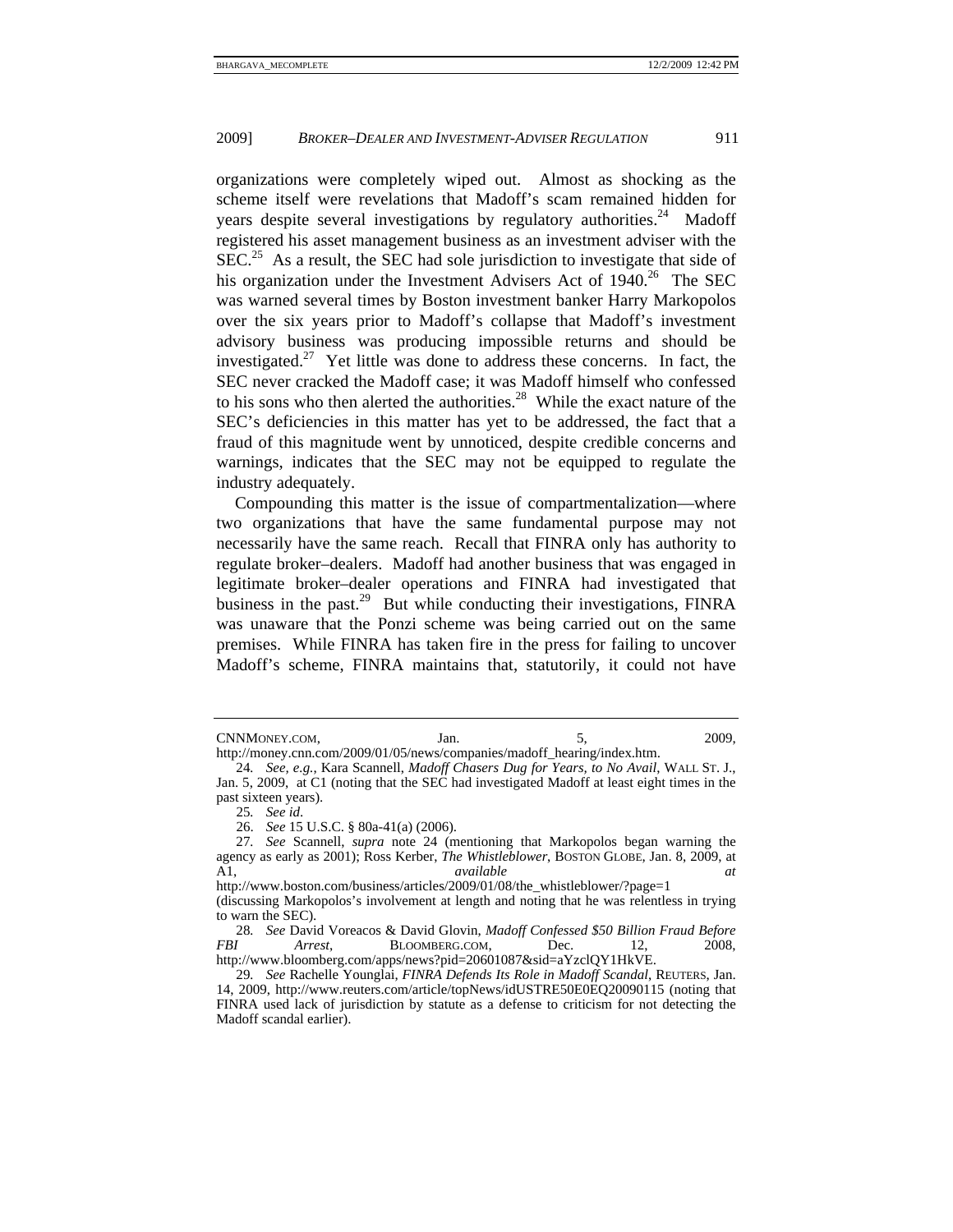investigated Madoff's advisory business even if it had felt compelled to.<sup>30</sup>

Less than three months after Madoff's confession, the SEC charged Allen Stanford with operating an \$8 billion Ponzi scheme through his Stanford Group.<sup>31</sup> Unlike Madoff, the allegations against Stanford are pending trial, but the story alleged is a familiar one: an investment-advisory firm promises a product that seems improbably profitable and investors end up irreparably harmed.<sup>32</sup> Again, heated criticism has been directed at the SEC, but in this case the compounding issues stretch beyond compartmentalization and include questions of international jurisdiction and simple manpower.<sup>33</sup>

These two massive frauds, totaling nearly \$60 billion during a severe recession, have heavily influenced the agenda of broader financial reform in the United States. The Administration has set forth a plan to homogenize the regulatory landscape for broker–dealers and investment advisers. $34$  In recognizing that the present system must change, the Administration and its proposed reforms will go a long way in addressing some of the issues and oversights that have contributed to the current state of affairs.

## III. THE MOVE TOWARD A UNIVERSAL REGULATORY FRAMEWORK

The Administration, following the same line of thought as Commissioner Walter, $35$  seems to be approaching homogenization on two

<sup>30</sup>*. See* Scannell, *supra* note 24 (describing FINRA's position that in spite of its investigations of Madoff's technical and reporting violations as a broker–dealer, FINRA did not have legal access to documents that would have allowed it to investigate Madoff more fully).

<sup>31</sup>*. See* Julie Creswell et al., *Fraud Parade: \$8 Billion Case Is Next in Line*, N.Y. TIMES, Feb. 18, 2009, at A1 (describing the Stanford fraud in detail, which involved misleading investors into believing that certain purchases were safe by advertising investments in liquid securities that could be easily bought and sold).

<sup>32</sup>*. See id.* (pointing out the similarities between the Stanford and Madoff frauds and the SEC's failures in both).

<sup>33</sup>*. See* Alison Fitzgerald & Michael Forsythe, *Stanford Coaxed \$5 Billion as SEC Weighed Powers*, BLOOMBERG.COM, Apr. 16, 2009, http://www.bloomberg.com/apps/news?sid=ae5qTPLFTvpg&pid=20601109 (noting that some of Stanford's operations were offshore, which causes jurisdictional uncertainty for the SEC); Robert Chew, *Can Mary Schapiro Revitalize the SEC*?, TIME.COM, Jan. 27, 2009, http://www.time.com/time/business/article/0,8599,1874218,00.html (noting the SEC's declining enforcement staff and the consensus among experts that the agency lacks the resources and manpower it needs to regulate effectively).

<sup>34</sup>*. See* Washington Wire, *supra* note 20; *see also* Sara Hansard, *Obama Administration to Create a Fiduciary Standard for Broker-Dealers*, INVESTMENT NEWS, June 17, 2009, http://www.investmentnews.com/article/20090617/REG/906179961 (discussing financial advisers' support of the Administration's proposal "to establish a fiduciary standard for broker-dealers offering investment advice").

<sup>35</sup>*. See* Walter Speech, *supra* note 1 (favoring the "harmonization approach," which would involve rulemaking to harmonize the broker–dealer and investment-adviser regimes).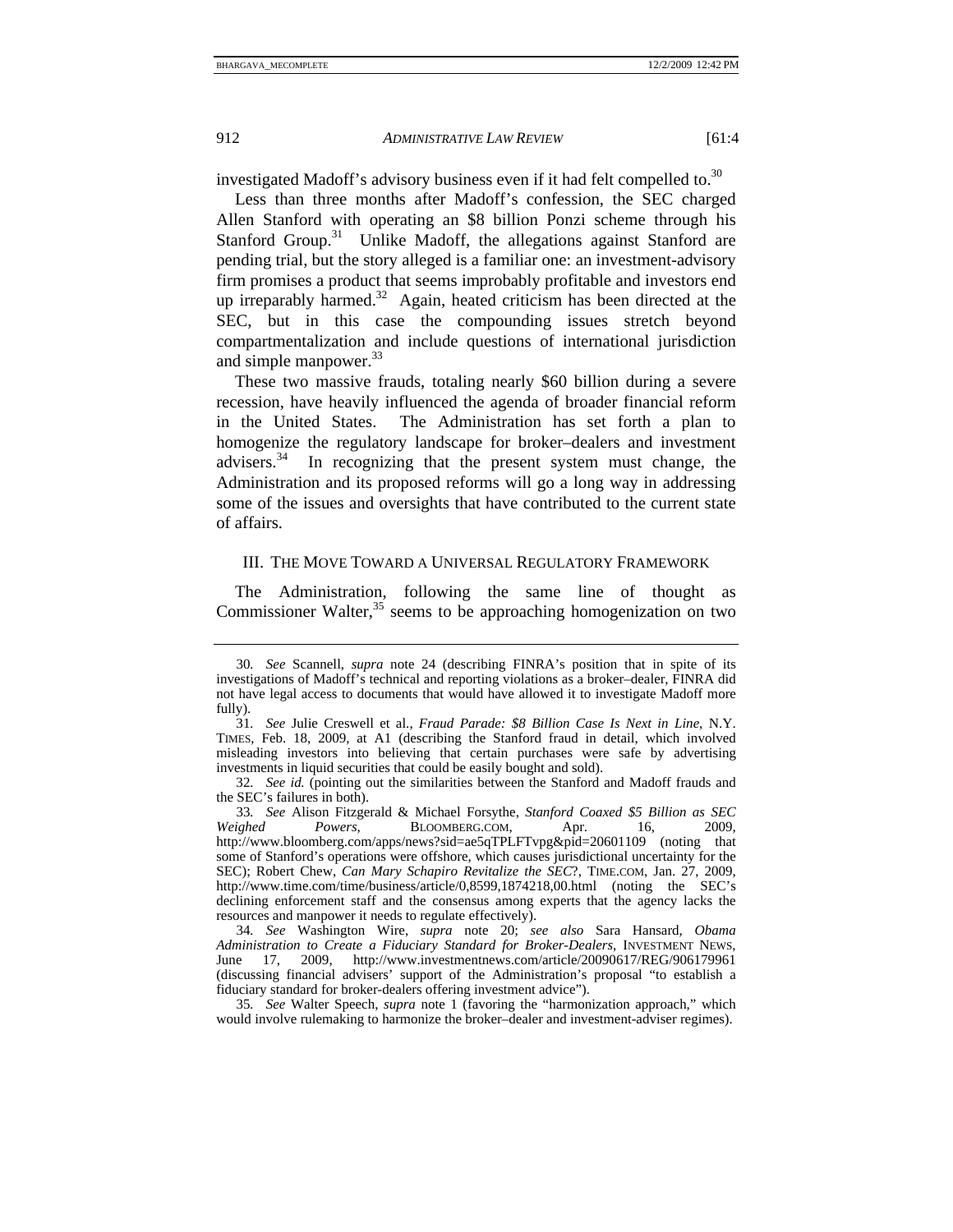fronts: first by introducing a universal standard of care for broker–dealers and investment advisers, and second by bringing investment advisers under an SRO, ideally the same SRO as broker–dealers  $(FINRA)$ .<sup>36</sup> The rationale for these changes is compelling. As recognized by Chairman Schapiro, today there is little functional difference between most broker–dealer and investment-adviser operations.<sup>37</sup> Major broker–dealers now operate in the investment-advice business as well, blurring the lines between these professions and making compartmentalized regulation ineffective and obsolete.38 By harmonizing regulation, the Administration will eliminate the regulatory gaps that exist between investment advisers and broker– dealers, thus reducing the likelihood of a Madoff or Stanford-type scandal from occurring again in the future. Each of the two proposed changes will be discussed in turn.

#### *A. Common Standard of Care*

The distinction between the fiduciary-duty standard of investment advisers and the suitability standard of broker–dealers would cease to exist under the new proposal, which advocates for a universal standard in their place.39 At first the Administration advocated on behalf of a universal fiduciary-duty standard, which would require broker–dealers to always act in the best interests of the customer, much like investment advisers. $40$  This is unlikely to be implemented in its purest form. As Madoff and Stanford have demonstrated, the fiduciary duty, which they were supposedly required to uphold, means little if the intent is to defraud from the outset. Instead, a more likely outcome is a strengthening of the fiduciary-duty concept with the rules-based system of conduct that governs the suitability standard. $41$ 

 <sup>36.</sup> *See supra* note 21 and accompanying text.

<sup>37</sup>*. See* Schapiro, *supra* note 3 (describing how the two fields have converged to the point where they are virtually indistinguishable, especially from the lay consumer's perspective).

<sup>38</sup>*. See* HUNG ET AL., *supra* note 2, at xvi−xviii (describing an increase in broker– dealers who are also registered as investment advisers and an increase in broker–dealers who expect to perform advisory functions in the future).

<sup>39</sup>*. See* Helen Kearney, *The 'F' Word Stirs up Controversy*, ON WALL STREET, July 2009, at 43, http://www.onwallstreet.com/ows\_issues/2009\_7/the-f-word-stirs-upcontroversy-2663141-1.html (presenting opposing views on the harmonization approach and fiduciary-duty standard from groups such as the Investment Adviser Association and the Securities Industry and Financial Markets Association).

<sup>40</sup>*. See* Hansard, *supra* note 34 (reporting that the Administration's regulatory reform plan included a proposed fiduciary duty for broker–dealers).

<sup>41</sup>*. See* Sara Hansard, *Schapiro: Regs Governing Advisers Cannot Be Based Only on Fiduciary Duty*, INVESTMENT http://www.investmentnews.com/article/20090619/REG/906199968 (describing the SEC Chairman's recognition that fiduciary duty alone would be insufficient and that a more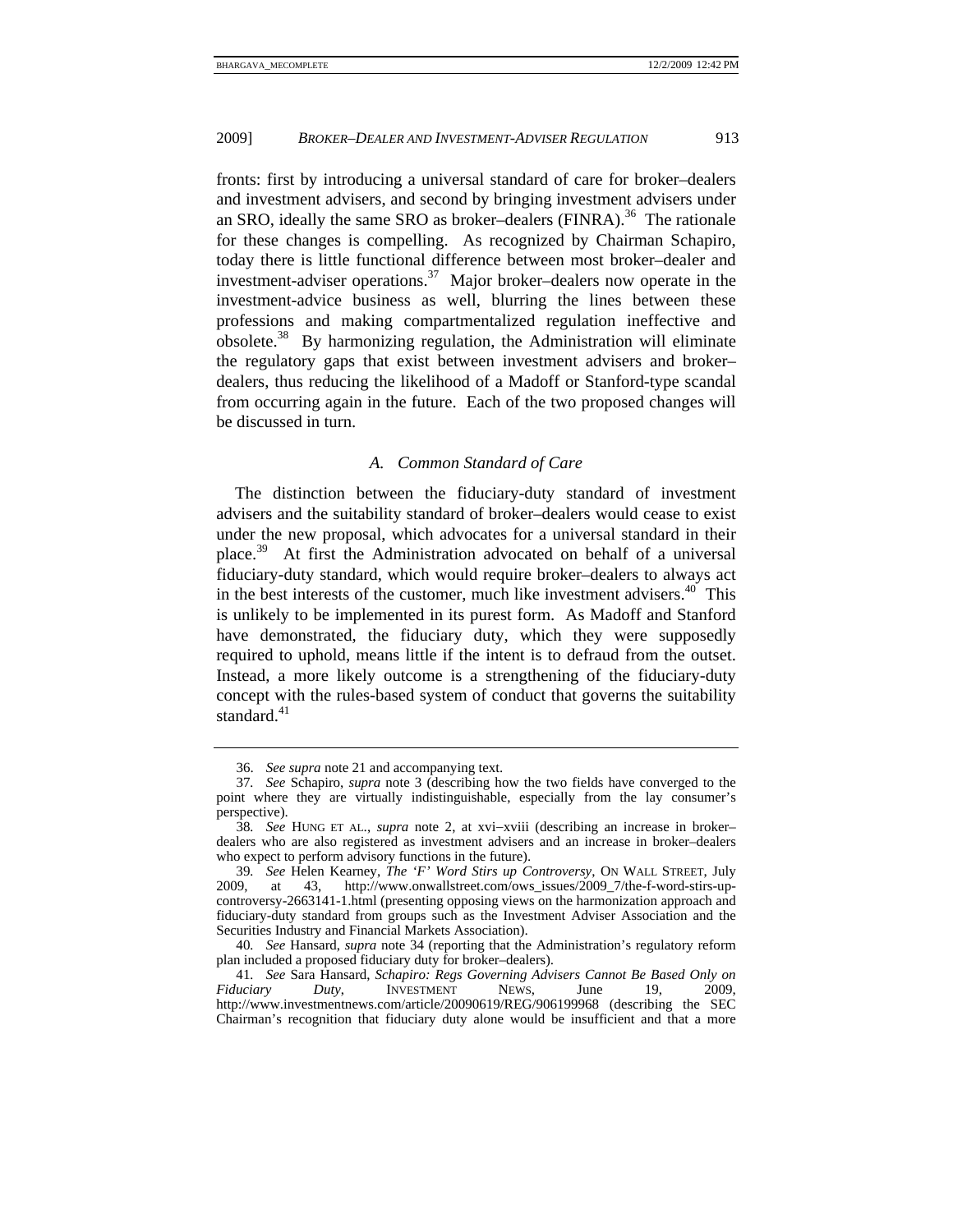The likely intention behind placing a fiduciary duty on broker–dealer operations is to recognize that many brokers are increasingly offering feebased services, where advice may be a prominent part of that service.<sup>42</sup> Given this trend, it makes sense to introduce a more comprehensive standard of care, such as the fiduciary duty, which aligns the broker's interests with the customer's interests. However, Chairman Schapiro herself has noted that fiduciary duty alone is insufficient to completely protect investors.43 By requiring investment advisers and broker–dealers to also follow the rules-based regulatory regime formed around the suitability standard, a clear framework of conduct can be laid out, thereby reducing uncertainty and providing both the customer and the financial service provider with mutual understanding. Additionally, a rules-based conduct standard makes enforcement much easier, as regulatory violations are clear and systems of examination can be developed and implemented across the industry, reducing investigatory costs and delays.<sup>44</sup>

Naturally, multiple parties have voiced discontent with the proposed administrative action. Many large financial institutions have registered or bought brokerages that are only subject to a suitability standard.<sup>45</sup> A change to the fiduciary-duty standard may cut into broker profits by forcing brokerages to sell their clients the lowest cost products available.<sup>46</sup> These firms may fight the proposal on the basis of lost profits and the costs of expanding compliance. Conversely, many smaller investment adviser firms are against the implementation of any rules-based regulation such as the suitability standard.<sup>47</sup> These smaller firms make up the vast majority of

harmonized regulatory approach would be better).

 <sup>42.</sup> Fee-based brokerage services charge customers either a flat fee or a fee based on the amount of assets in the account. *See* HUNG ET AL., *supra* note 2, at 15 (describing feebased broker services and their increasing popularity in the 1990s).

<sup>43</sup>*. See* Hansard, *supra* note 41 and accompanying text (quoting the SEC Chairman as stating that fiduciary standards are "not a panacea to deter . . . fraud").

<sup>44</sup>*. See* Troy A. Paredes, *Corporate Governance and Economic Development*, 28 REGULATION 34, 37 (2005), http://www.cato.org/pubs/regulation/regv28n1/v28n1-6.pdf (describing, in the context of corporate governance, how a rules-based regulatory system is more effective, straightforward, clear, predictable, and easy for the Judiciary to interpret and apply).

<sup>45</sup>*. See* Alexis Leondis & Elizabeth Hester, *Broker Fiduciary Plan Favors Investors, Roper Says*, BLOOMBERG.COM, June 19, 2009, http://www.bloomberg.com/apps/news?pid=20603037&sid=a8MJstZPh5xQ (describing recent brokerage purchases made by Morgan Stanley and Bank of America Corporation).

<sup>46</sup>*. See id.* (warning that a fiduciary standard could hurt brokers due to increased compliance and liability costs).

<sup>47</sup>*. See* David Tittsworth, Executive Director & Executive Vice President, Investment Adviser Ass'n, Statement to U.S. Senate Comm. on Banking, Housing, and Urban Affairs: Enhancing Investor Protection and the Regulation of Securities Markets—Part II, at 11–16 (Mar. 2009). (Mar. 26, 2009),

http://www.investmentadviser.org/eweb/docs/Publications\_News/Comments\_and\_Statemen ts/Current\_Comments\_Statements/Testimony\_032609.pdf (describing the practical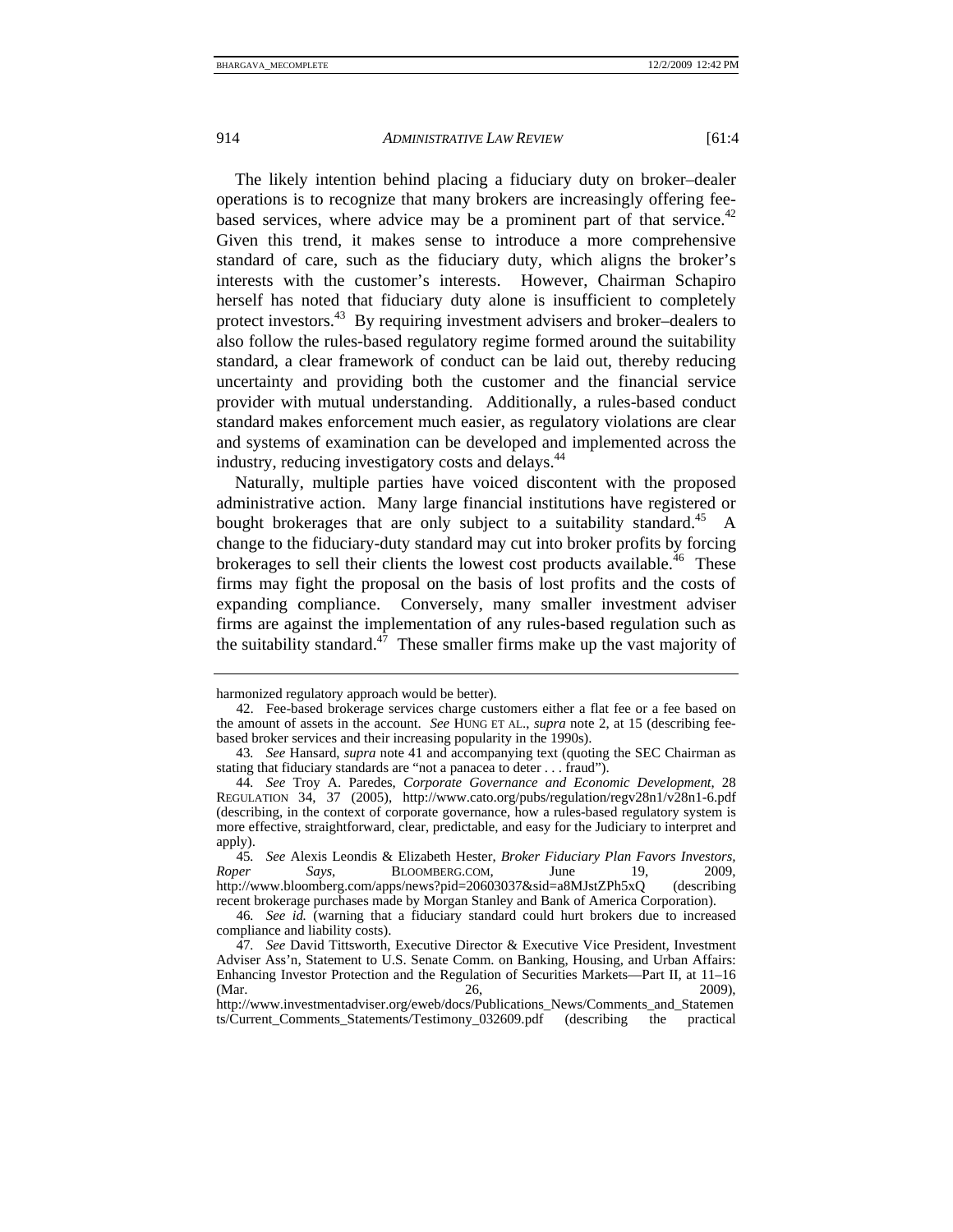investment-adviser firms and argue that the high costs of complying with rules-based regulation would damage their business.<sup>48</sup>

However, given the larger picture, the concerns of large broker–dealers and small investment advisers are misplaced. Authorities are correct in stating that the two professions now conduct essentially the same business. If the goal of regulation is to provide for investor protection and efficient markets, a unified standard of care would best achieve such goals. Large broker–dealers may not experience the costs they fear because they can spread their compliance practices across the entire organization and realize economies of scale. Smaller investment advisers will likely turn to technology in order to efficiently comply with a rules-based, suitabilitystandard type of regulation, but a large number of smaller advisers operating in concert can likely capture economies of scale as well.<sup>49</sup>

## *B. The Role of Self-Regulation*

The second proposed change by the Administration, largely interpreted by the "harmonization" language, is bringing investment advisers under an SRO.<sup>50</sup> One of the major concerns the SEC has openly acknowledged in the aftermath of the Madoff and Stanford scandals is their lack of manpower to effectively police the  $11,000$  registered investment advisers.<sup>51</sup> Whereas broker–dealers can expect to be examined at least once a year by either FINRA or the SEC, it can take the SEC nearly a decade to get to some advisory firms.<sup>52</sup> By moving investment advisers under an SRO, the Administration can dramatically increase the manpower available to regulate the industry.<sup>53</sup> Allowing an SRO to regulate investment advisers

differences between *fiduciary duty* and *suitability* and alleging that suitability and similar approaches are inappropriate for advisers).

<sup>48</sup>*. See id*. at 22 (describing how many advisory firms are small businesses with limited resources); Goldfarb, *supra* note 12 (explaining that the investment adviser industry is generally opposed to additional burdens because of the fear of increased costs without enough benefits).

 <sup>49.</sup> *Cf*. Steven C. Deller, *Cooperation for Community Economic Development*, COMMUNITY ECONOMICS (Dep't of Agric. & Applied Econ., Univ. of Wis., Madison, Wis.), Oct. 2003 ("In the jargon of economists, by forming multicommunity collaborations, communities can capture economies of scale and scope . . . .").

<sup>50</sup>*. See* Gaffen, *supra* note 21 (describing industry indicators that self-regulation is increasingly likely).

<sup>51</sup>*. See* Rick Ketchum, Chairman and Chief Executive Officer, Fin. Indus. Regulatory Auth., Speech at the NAVA Government & Regulatory Affairs Conference (June 8, 2009), http://www.finra.org/Newsroom/speeches/Ketchum/P118889 (noting the 30% increase in investment-adviser registrations since 2005 and the lack of SEC resources to regulate investment advisers).

 <sup>52.</sup> *See id.* (contrasting the 2,500 regulatory examinations FINRA conducts each year with the 1,500 the SEC conducts).

<sup>53</sup>*. See id.* (discussing Chairman Schapiro's statement that the SEC needs to rely on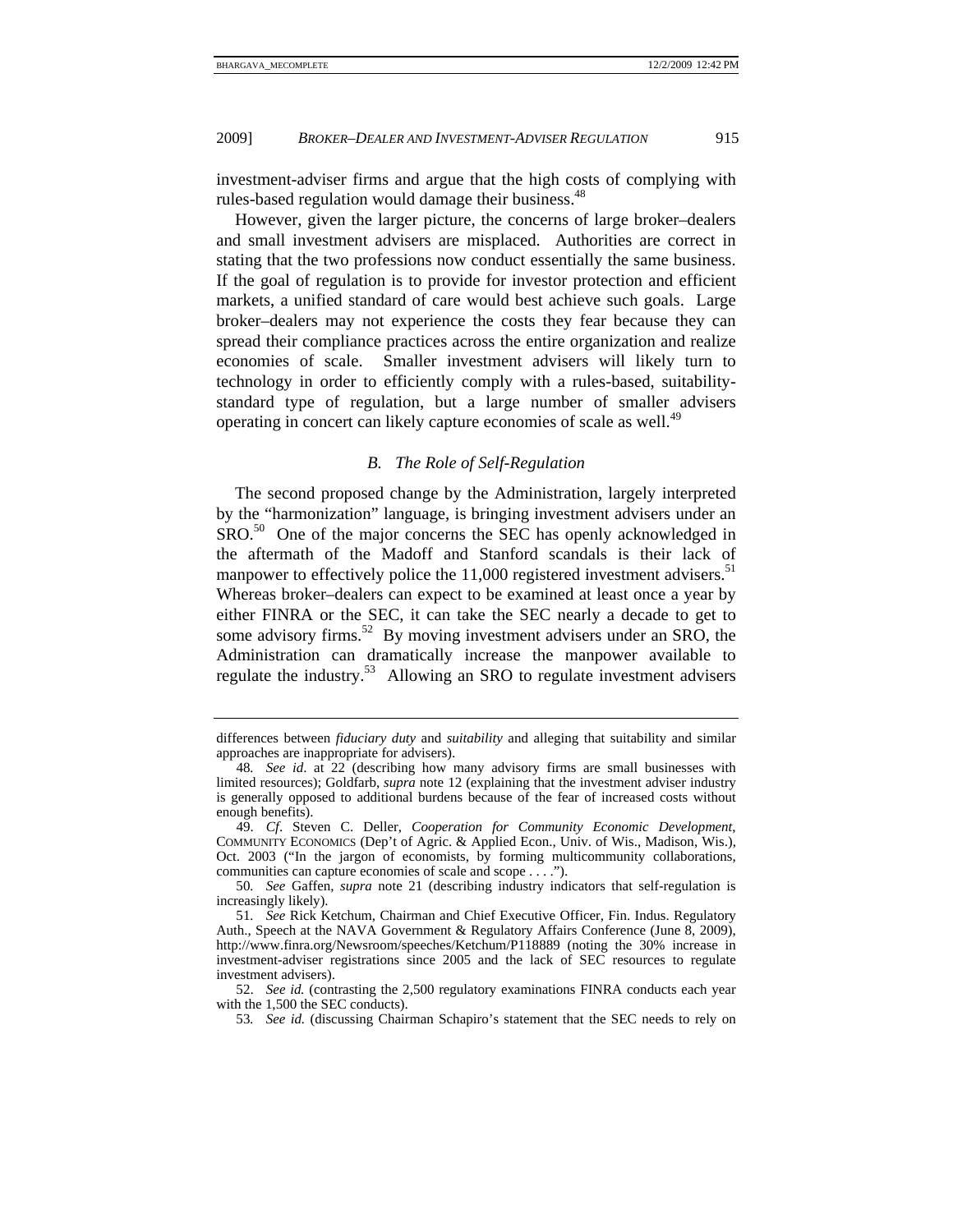would also eliminate the problem of compartmentalization because an SRO would have jurisdiction over advisory firms, reducing the chances of a Markopolos-type scenario from reoccurring and providing additional avenues for whistleblowers.

The self-regulatory model is an attractive one. Investment-advisory firms would pay into the regulatory program, reducing the taxpayers' burden.54 The SEC would still maintain overriding jurisdiction—it would be able to adjudicate in the first instance or on appeal—but the SRO would allow the SEC to maximize its resources. The natural choice is to allow FINRA to expand its role to include the regulation of investment advisers.<sup>55</sup> However, many investment-adviser organizations oppose such a move. The Financial Planning Coalition (FPC), for example, would prefer to have the SEC maintain its role as the sole federal regulator working in conjunction with state regulatory agencies.<sup>56</sup> These opposing organizations claim the SEC is sufficiently capable of regulating the profession.<sup>57</sup> They assert that FINRA's rules-based regulatory system is inappropriate for investment advisers and incompatible with the fiduciary-duty standard of care.<sup>58</sup>

These investment-adviser organizations raise unfounded concerns. Like any industry, the reluctance to be regulated by an SRO has more to do with the reluctance toward increased regulation. When looking at the recent past, the arguments of the FPC become moot.<sup>59</sup> After considering the Madoff and Stanford cases and the SEC's own admissions of regulatory weaknesses, it is unlikely that the SEC will be able to improve the status quo of investment-adviser regulation. With regard to manpower and efficient allocation of resources, the industry-funded SRO model is the easiest solution to implement. Despite what critics like the Investment

third parties to effectively regulate).

<sup>54</sup>*. See* Ketchum, *supra* note 18 (asserting that FINRA exists and operates at no cost to the taxpayer).

<sup>55</sup>*. See* Gaffen, *supra* note 21 (recounting statements and testimony from experts and industry insiders who agree that it is likely FINRA will be given authority to act as an SRO over investment advisers).

<sup>56</sup>*. See* Diahann W. Lassus, Financial Planning Coalition, Hearing Before the H. Comm. on Financial Servs. (July 17, 2009), http://www.cfp.net/downloads/Coalition\_HFSC\_Testimony.pdf (advocating a "professional oversight board" for financial planners and advisers, leaving the roles of the SEC and FINRA untouched).

<sup>57</sup>*. See* Tittsworth, *supra* note 47, at 21−22 (arguing that the SEC has the necessary expertise and experience to effectively govern investment advisers and that an additional bureaucratic layer would not significantly enhance investor protection).

<sup>58</sup>*. See id*. at 23−24 (asserting that FINRA's structure and rules-based approach would be inappropriate for adviser regulation).

<sup>59</sup>*. See supra* Part III.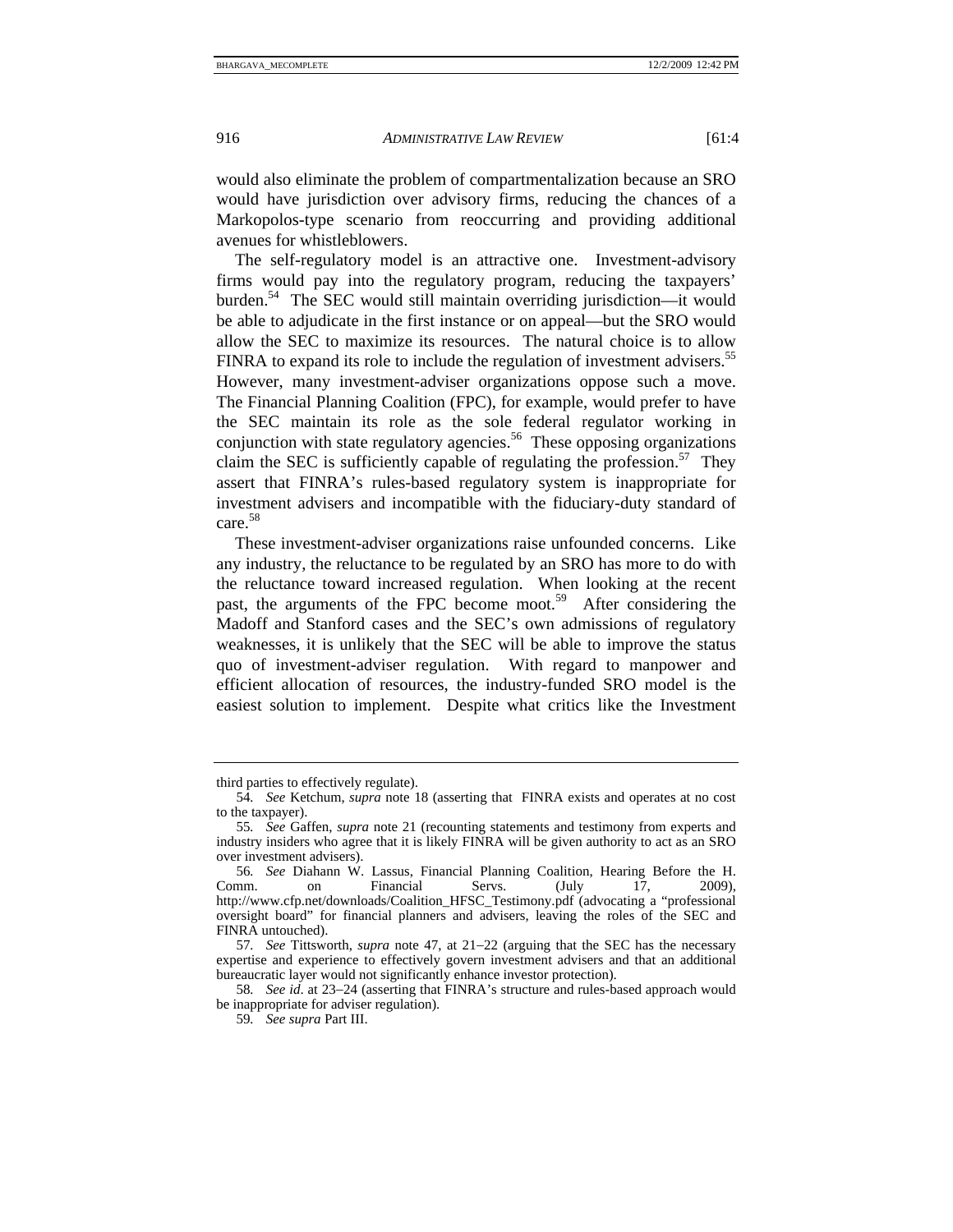Advisers Association argue, $60$  a fully functional, well-established SRO already exists in FINRA. $^{61}$  Setting up a new SRO solely for investment advisers within FINRA would not incur new costs, and this additional oversight would further reduce the risk of compartmentalization. It is also incorrect to state that the rules-based regulation governing a suitability standard of care cannot be applied concurrently with a fiduciary-duty standard. Concrete rules governing the regulatory framework would greatly aid in avoiding the kinds of confusion, latency, and inefficiencies that allowed the Madoff and Stanford schemes to go undetected for so long.

#### **CONCLUSION**

The Administration has set out to remake the financial regulatory system. In focusing on the issue of investment-adviser regulation, the Administration has correctly identified the need to place broker–dealers and investment advisers under a universal standard of care.<sup>62</sup> These two professions have come to provide indistinguishable services and products. Maintaining separate standards for each profession makes little practical sense.<sup>63</sup> By having a clear universal standard, regulation can become more efficient and relevant.

The Administration may soon recognize the need for the self-regulation of investment advisers.64 The most favorable choice would be to expand FINRA's jurisdiction to include investment advisers as well as broker– dealers. Having already established the need for a universal standard of care, where regulation of conduct between broker–dealers and investment advisers would be governed by the same standards and principles, it makes little sense to establish separate SROs and risk further compartmentalization of regulation. It is important to reiterate that compartmentalization was one of the factors that allowed the Madoff scandal to go by unnoticed for so long.<sup>65</sup> Additionally, FINRA would

<sup>60</sup>*. See* Tittsworth, *supra* note 47, at 23 (arguing that SROs in general, and FINRA in particular, are inappropriate for investment-adviser regulation).

<sup>61</sup>*. See* Carol E. Curtis, *Merge FINRA and SEC's Adviser-Oversight Arm, Says TowerGroup*, SECURITIES INDUSTRY NEWS, Jan. 6, 2009, http://www.securitiesindustry.com/news/23111-1.html (describing the research firm TowerGroup's position that the SEC should leverage FINRA's existing resources in order to effectively carry out their role).

<sup>62</sup>*. See* Washington Wire, *supra* note 20.

<sup>63</sup>*. See* Schapiro, *supra* note 3 (arguing that the virtually identical services offered by both broker–dealers and investment advisers mean that virtually identical regulatory regimes should govern both); *see also* Walter, *supra* note 1 (emphasizing the convergence of services between broker–dealers and investment advisers).

<sup>64</sup>*. See* Gaffen, *supra* note 21 (noting that although the Administration has not yet called on FINRA, many industry professionals believe it will).

<sup>65</sup>*. See* David Z. Seide, *What Will the SEC Do Differently in the Aftermath of the*